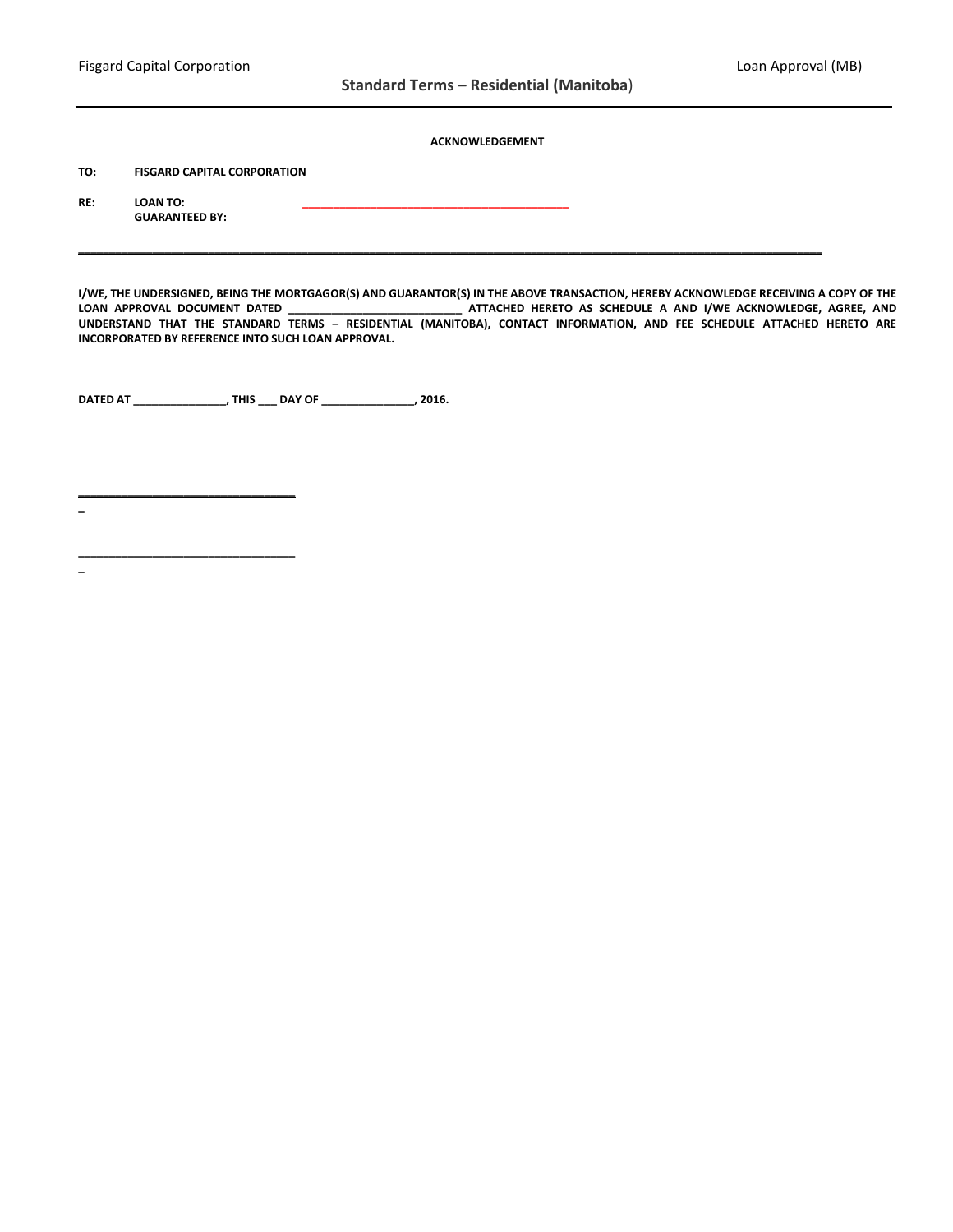**DEFINITIONS:** Each of the capitalized terms used shall have the meanings set out in the Loan Approval, the Fee Schedule and these Standard Terms:

- (a) "**Account**" means a deposit account held in the name of the Borrower at a bank, credit union, trust company or treasury branch in Manitoba.
- (b) "**Fisgard**" means Fisgard Capital Corporation or its manager, Fisgard Asset Management Corporation or any other affiliated entity, as the context so requires.
- (c) "**IAD Date**" means the interest adjustment date.
- (d) "**IAD Payment**" means interest calculated against the Loan between the Funding Date and the IAD Date.
- (e) "**Lands**" means all real property described in the Loan Approval;
- (f) "**Legal Fees**" means all legal fees and disbursements incurred in the preparation, execution, registration, perfection, and enforcement of the Security.
- (g) "**Loan**" means the funds advanced to the Borrower in accordance with the Commitment Letter.
- (h) "**Commitment Letter**" means the Loan Approval containing the terms and conditions of the Loan, together with the Standard Terms – Residential (Manitoba) and the Fee Schedule, as each of the same may be amended, renewed, or extended from time to time in writing.
- (i) "**Term**" means the number of years or months from the Funding Date to the Maturity Date, as the same may be amended, renewed or extended from time to time.

**COMMITMENT LETTER:** The parties agree that the terms and conditions of the Commitment Letter shall survive the advance of the Loan and continue to be in full force and effect after the Funding Date. In the event there is a conflict between the terms of the Commitment Letter and the Security, then the Lender, at its discretion, shall determine which document shall prevail.

**CREDIT REPORTS:** The Borrower(s) and Guarantor(s) agree to allow Fisgard to obtain a credit report from Equifax Canada prior to the Funding Date and at any time during the Term.

**MORE THAN ONE BORROWER:** If there is more than one Borrower, the Loan shall be a joint and several obligation, notwithstanding that the Account may be in the name of only one Borrower, and Fisgard may (in its sole and unfettered discretion) accept instructions from any one Borrower, acting alone.

**FUNDING:** In the event that the full principal sum shall for any reason not be advanced before the Funding Date, then Fisgard may unilaterally amend the Funding Date, the IAD Date, the First Payment Date, and the Maturity Date, each by up to 30 days. If the Loan is not processed within 30 days of the Funding Date, then Fisgard may, in its sole and unfettered discretion, terminate the Commitment Letter.

**DIRECTION:** The Lender Fee, the Application Fee, Legal Fees, and all amounts payable on the IAD Date shall be deducted from the Loan on the Funding Date.

**INTEREST:** Interest shall begin to accrue from the Funding Date, and shall be charged on the unpaid portion of the Loan at the Interest Rate, calculated daily and compounded periodically, not in advance. Interest is payable monthly until the date on which the Loan is repaid in full. Any portion of the Loan or interest on the Loan which is not paid when due (whether at stated maturity, by acceleration or otherwise) will (a) bear interest (both before and after default and judgment) from the date on which such amount is due until such amount is paid in full at the Interest Rate and will (b) be payable on demand. The Borrower agrees that the interest rate contained in any mortgage security may be greater than the Interest Rate, and the Borrower consents to the registration of such increased interest rate in order to accommodate renewal

or extension of the Loan without requiring registration of a new mortgage. All computation of interest will be made on the basis of a 365-day year and the actual number of days (including the first day but excluding the last day) occurring in the period for which such interest is payable.

**REPAYMENT:** Unless an "interest only" payment option is specifically authorized herein, the Borrower will repay the Loan together with interest accrued thereon in consecutive monthly blended installments of principal and interest in the Payment Amount on the payment date set out herein commencing on the First Payment Date and continuing on the same day of each successive month with final payment on the Maturity Date. The balance of the Loan, if any, together with all other amounts owing by the Borrower to Fisgard, if any, will be due and payable on the Maturity Date, unless the Loan is renewed by Fisgard in writing. All payments will be made at Fisgard's head office at 3378 Douglas Street, Victoria, BC V8Z 3L3 or at any other place in Canada as Fisgard may direct in writing to the Borrower's address as stated on the Loan Approval. Payments received after 1:30 p.m. MST will be deemed to be received on the next business day.

**DIRECT DEBIT:** Borrower agrees to maintain the Account at all times throughout the Term, and to provide Fisgard with sufficient particulars and authority to debit all amounts due hereunder from the Account.

**ADDITIONAL FEES:** The Borrower will promptly pay to Fisgard all applicable fees set out in the Fee Schedule, failing which, they will be added to the Loan and will be subject to the interest provisions set out in the Commitment Letter.

**APPLICATION OF PAYMENTS:** Payments will be applied first to amounts due pursuant to the Fee Schedule, second to any other amounts payable pursuant to the Commitment Letter, then to interest, and finally to principal.

**PREPAYMENT:** Unless otherwise noted herein, the Borrower, when not in default hereunder, shall be entitled to repay the Loan in whole or in part upon receipt of a lump sum payment equal to three (3) months interest on the outstanding balance of the Loan on the date of payout, but no such repayment which is less than the full balance of principal, interest and other fees and charges owing shall be considered prepayment of the next or any other scheduled installment.

**SECURITY: The Security secures all renewals, extensions and increases of the Loan. The Security is collateral security for repayment of the Loan. In the event that the Loan is not repaid in full on the Maturity Date, Borrower acknowledges personal liability for any deficiency to the fullest extent permitted by Manitoba law.**

**LEGAL:** All documents shall be prepared by the Lender's solicitor and paid for by the Borrower.

**OTHER FINANCING:** Other secured financing, whether subsequent or junior to the Loan or otherwise is not permitted without Fisgard's prior written consent, which consent may be arbitrarily withheld.

**TAXES/CONDOMINIUM FEES:** The Borrower shall pay all outstanding property taxes and condominium fees with respect to the Lands on the Funding Date throughout the Term.

**INSURANCE:** Borrower shall keep all improvements to the property and all personal property insured for physical damages and losses on an "All-Risks" basis, including equipment breakdown (or boiler & machinery) where applicable, for their full replacement value and cause all such insurance policies to name Fisgard as loss payee as its interests may appear. The policies shall also name Fisgard as mortgagee and include a standard mortgage clause in respect of lands over which Fisgard holds a mortgage. If the Lands are not improved (land-only) the Borrower must obtain \$2,000,000 in liability coverage.

For Lands that are strata titled (condominiums, townhomes, duplex properties) (other than bare land strata), the Borrower will ensure that Fisgard is provided with proof of adequate strata corporation insurance coverage showing full replacement value and all risks coverage for the strata corporation's property with minimum coverage as is considered reasonable.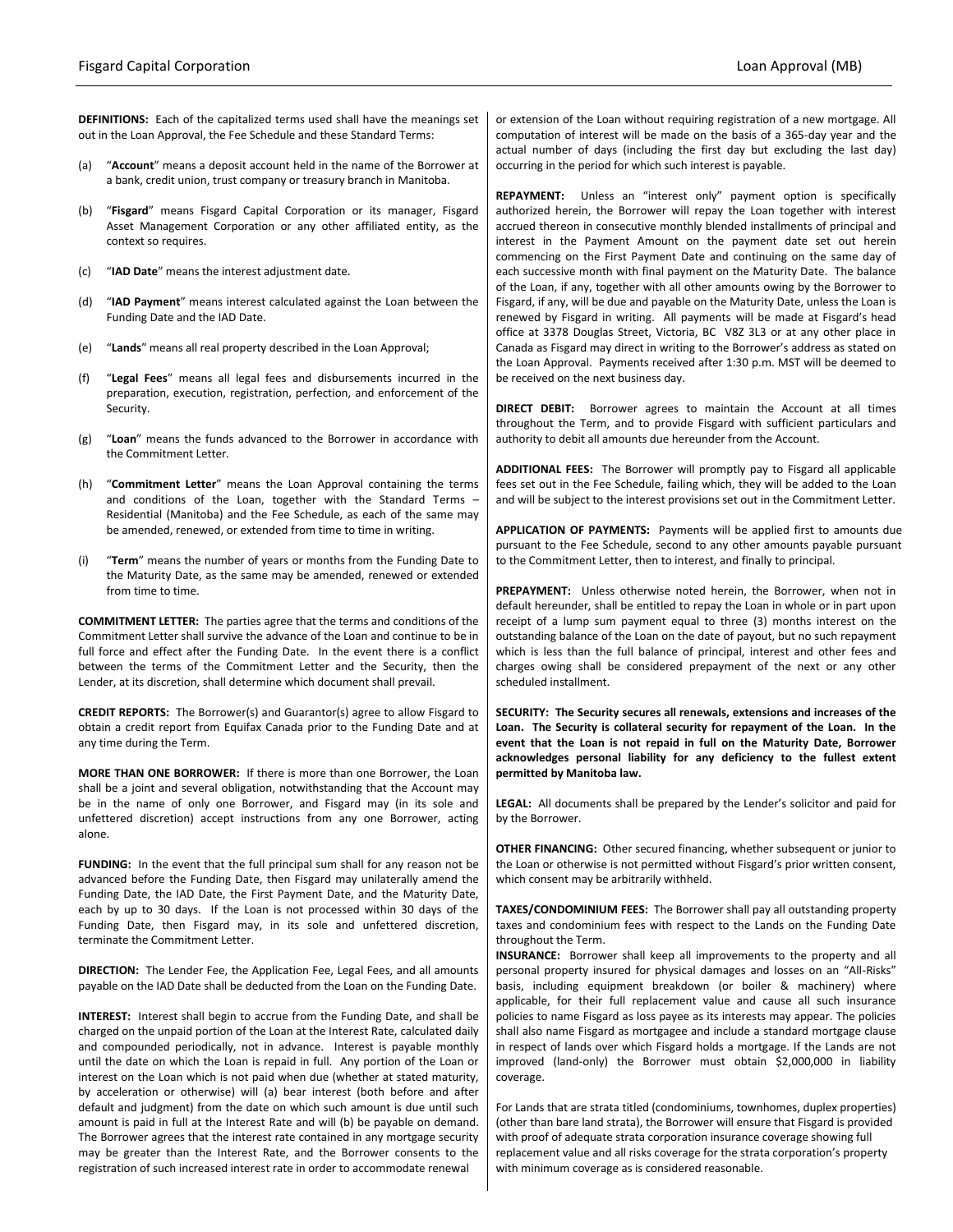In addition, the Borrower will obtain and maintain strata owner insurance with coverage for all risks and liability as permitted by Section 161 of The Insurance Act (Manitoba). If any replacements or alterations have been made to the original fixtures forming part of the improvements on the Lands, such insurance must provide coverage for loss or damage to the replacement or altered fixtures where such coverage is not covered by the strata corporation's policy. Fisgard, at its sole discretion, may require a Borrower to obtain coverage to address deficiencies in the coverage placed by the strata corporation including satisfactory coverage for

deductibles applicable to the strata corporation's insurance coverage but at no time does Fisgard accept any responsibility to the Borrower or any third party in connection with the insurance on the Lands or in relation to any improvements on the Lands.

The Borrower must ensure that at all times during the term of the Loan that the policies maintain a loss payable in favour of Fisgard and contain the Insurance Bureau of Canada Standard Mortgage Clause.

For Lands that are bare land strata, Fisgard may require the Borrower to provide, in addition to insurance on any improvements on the Lands in accordance with the terms of this Commitment, adequate liability insurance on the common property and coverage for any and all improvements situate on the common property.

**LIFE INSURANCE: Fisgard Capital Corporation does not offer life insurance with respect to the Loan or the Collateral Mortgage. The Borrower is advised to obtain life insurance independently.**

**ASSUMPTION/PORTABILITY:** The Loan and the Security is not assumable or portable.

**CONDOMINIUM OR STRATA TITLE**: If the Lands are part of a condominium or strata title, additional documentation relating to the Condominium Corporation or the Lands may be required, and any such required information must be reviewed and approved by Fisgard as a Pre-Funding Condition. The Borrower will provide an irrevocable authorization in favour of Fisgard to exercise all rights and to vote at any meeting of the condominium or strata corporation.

**REPRESENTATIONS:** Borrower and Guarantor warrant that all representations made and all information submitted directly to Fisgard or via a broker in connection with the loan application is true and accurate.

**SOURCE OF THE LOAN:** The Borrower and Guarantor acknowledge that all or part of the funding of this Loan may be provided by Fisgard Capital Corporation, funds managed or administered by the Fisgard Asset Management Corporation or by its principals or employees.

**EVENTS OF DEFAULT:** An "Event of Default" within the meaning of the Commitment Letter will have occurred and be continuing if:

- (a) The Borrower fails to make timely payment of an installment of principal, interest or any other amount due and payable hereunder;
- (b) The Borrower breaches any term, condition or covenant contained in the Commitment Letter or the Security;
- (c) There is any material adverse change or misrepresentation of fact in the personal or financial information of the Borrower or Guarantor;
- (d) The Borrower makes a general assignment, proposal or compromise for the benefit of creditors; or any proceeding, filing or action is commenced by or against him, her or it to adjudicate the Borrower bankrupt or insolvent; or an order be given by any court or tribunal appointing a receiver, trustee, liquidator or sequestrator to the Borrower or his, her or its property.

**RIGHTS ON DEFAULT:** On the happening of an Event of Default, Fisgard may, at its option:

- (a) Require the unpaid balance of the Loan together with all interest accrued thereon and any other amounts then due and owing under the Commitment Letter to become immediately due and payable without notice or demand of any kind, such notice and demand being hereby expressly waived by the Borrower; and
- (b) Enforce the Security in any order that it chooses.

The Borrower agrees to pay all costs, including legal fees and disbursements on a solicitor and own client full indemnity basis incurred by Fisgard in protecting the Lands or enforcing the Commitment Letter or the Security. The rights in this section are in addition, without prejudice and supplemental, to any other rights which Fisgard may have at law or in equity.

**FURTHER ASSURANCES**: The Borrower and Guarantor will execute and deliver all such further documents, provide such further personal or financial information, and perform all such acts as may be reasonably necessary to give full effect to the intent and meaning of the Commitment Letter.

### **MISCELLANEOUS:**

- (a) The Commitment Letter shall be governed and construed in accordance with the laws of the Province of Manitoba and the parties agree to submit to the exclusive jurisdiction of the Courts of Manitoba.
- (b) The Commitment Letter will enure to the benefit of and be binding upon the parties hereto and their respective successors and permitted assigns.
- (c) Time is of the essence in the performance of each obligation under the Commitment Letter.
- (d) If any provision or part of a provision of the Commitment Letter is determined to be unenforceable, the same is to be severed, and such determination will not affect or impair the validity of any other part of the Commitment Letter.
- (e) Any waiver by Fisgard of any default by the Borrower will not extend to or be taken in any manner whatsoever to affect any subsequent default by the Borrower or the rights resulting from it. Fisgard may waive any Pre-Funding Condition but waiver will not prejudice any subsequent enforcement of the condition.
- (f) The Borrower may not assign the Commitment Letter or the Security, any interest in or benefits under it. Fisgard may sell or assign all or part of the Loan or the Security to another party at any time without notice to the Borrower or Guarantor.
- (g) As used in the Commitment Letter, each gender will include all genders, and the singular will include the plural and the plural will include the singular as the context will require.
- (h) All amounts referenced herein are in lawful money of Canada.
- (i) The Commitment Letter may be signed and delivered by fax or by electronic mail in Portable Document Format (PDF) and in counterparts with the same effect as if all parties had executed the same document.
- (j) Any notice permitted or required hereunder shall be sent by regular mail to the Borrower's last known address, and shall be effectively given three business days after posting.

The Commitment Letter is the entire agreement between the parties and supersedes any prior agreement made between them. The Commitment Letter may only be amended in writing.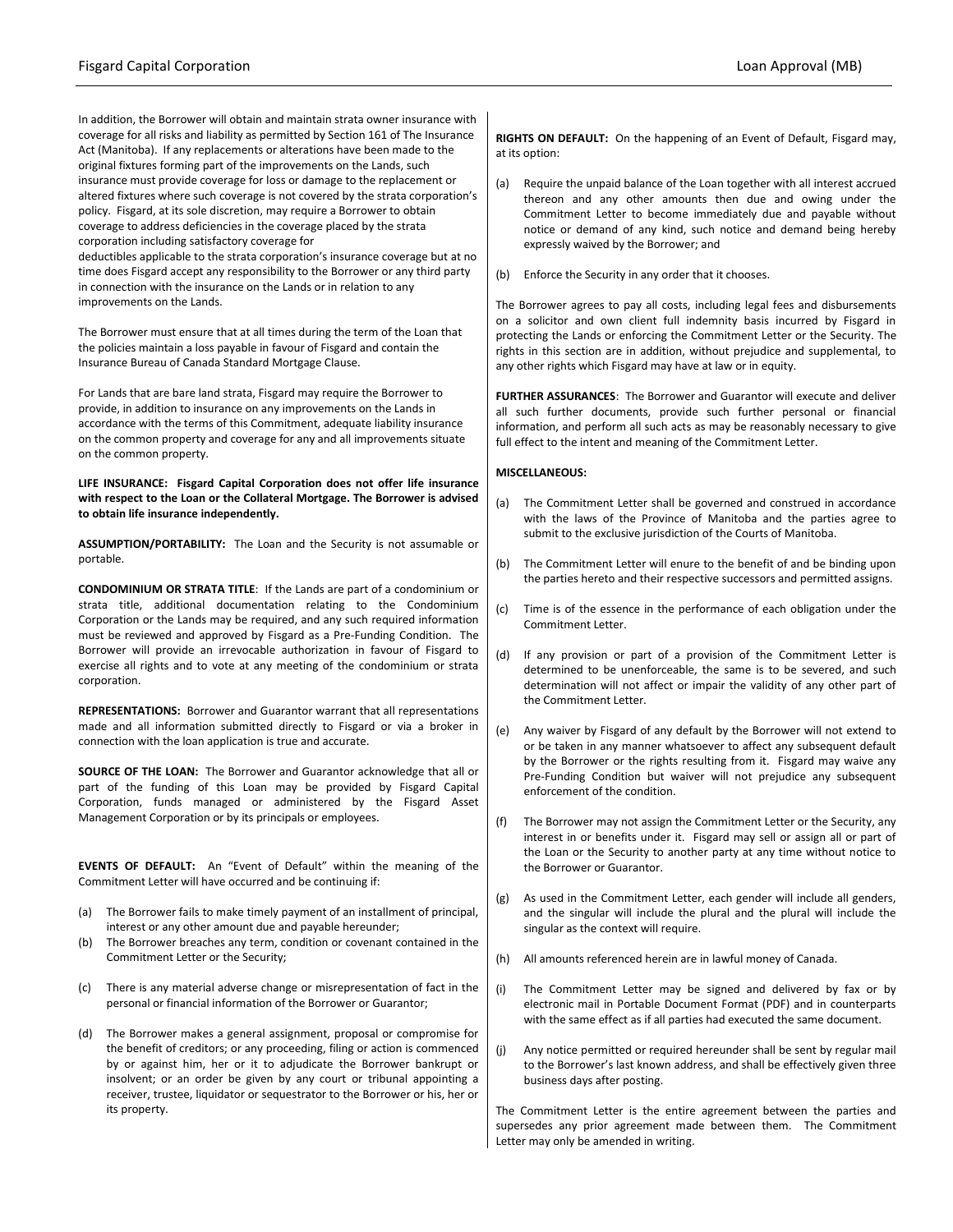PARTIAL DISCHARGES: The Lender may agree to discharge its security upon an individual property charged by the Lender's Security upon receipt of either:

- 1. 100% of the net sales proceeds (defined as sale price, less reasonable real estate commissions plus GST, legal costs associated directly with the sales conveyance, property tax adjustments and any other reasonable adjustments (water, strata fees, etc.) for the sale of similar property), and;
- 2. The Lender receives (notwithstanding the above) not less than 90% of the appraised value of the property. The appraised value will be based on the appraisal received by the Lender for the purposes of approving the Loan Application;
- 3. Pre-payment charges, if any, will apply to any partial payment on the loan due to sale of a property within the Security, transfer of property within the security resulting in a partial payment or any refinance of a property within the Security resulting in a pre-payment on the Loan (only applies if loan is closed).

**The Lender will be under no obligation to discharge its security if the request to discharge does not meet the above conditions.**

> \_\_\_\_\_\_\_\_\_\_\_\_\_\_\_ \_\_\_\_\_\_\_\_\_\_\_\_\_\_ Borrower Initials Borrower Initials

*RENEWAL: There is no automatic right to renew this Loan. Prior to the Maturity Date, Fisgard may send a Renewal Offer. If the balance of the Loan, interest and all other amounts due are not paid in full on the Maturity Date, and if Fisgard has sent a Renewal Offer, then the Loan shall be renewed based on the terms contained in the Renewal Offer, and the terms of this Loan Approval, as amended by the Renewal Offer, shall continue in full force and effect and will be binding upon the Borrower and the Guarantor without further notice to any of them. Upon renewal, the Interest Rate may increase.*

> \_\_\_\_\_\_\_\_\_\_\_\_\_\_\_ \_\_\_\_\_\_\_\_\_\_\_\_\_\_ Borrower Initials Borrower Initials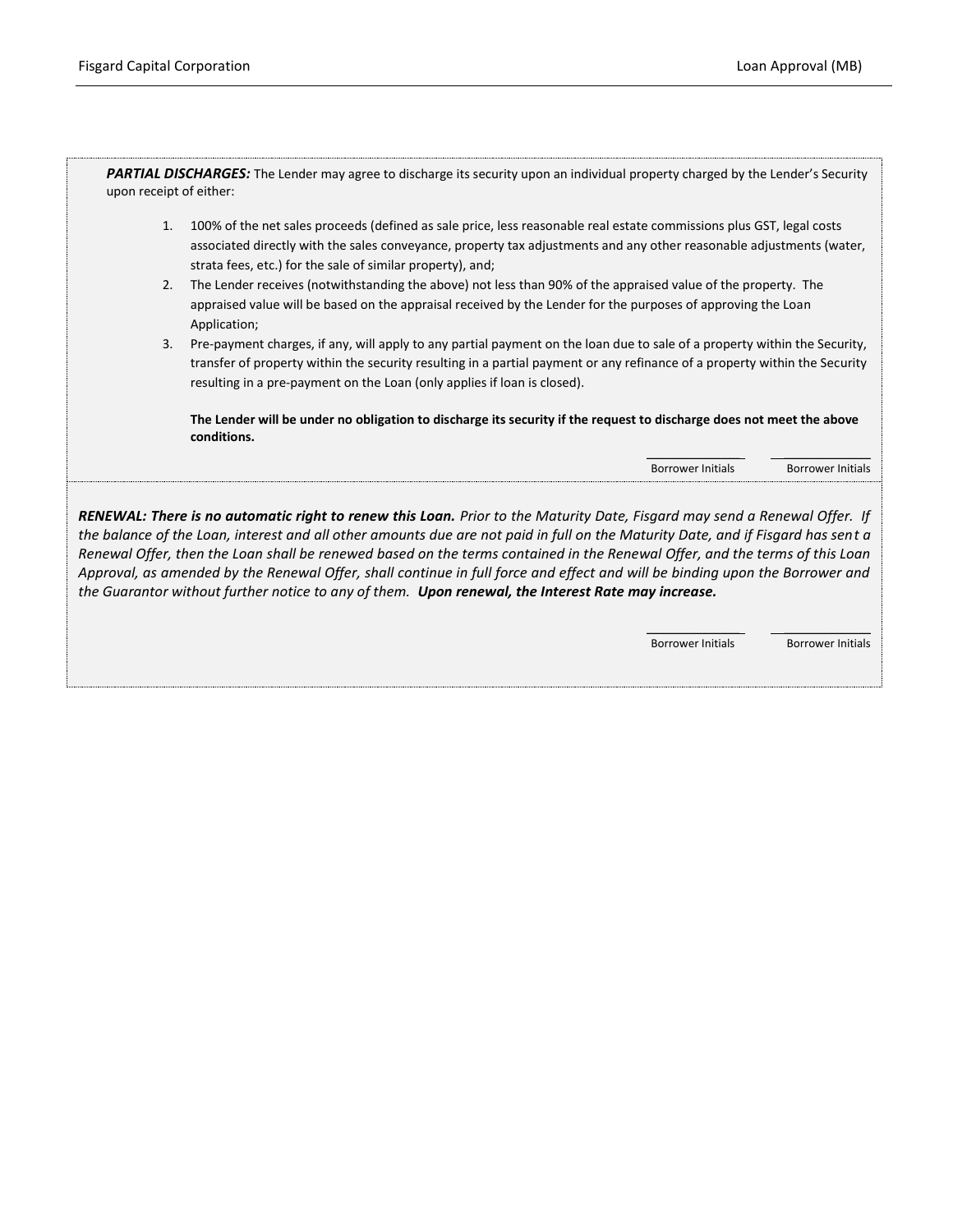# **Loan Amount - IDENTIFICATION VERIFICATION**

| Full Name:                                                   | <b>CHARLES TED DU RUSSEL</b>                                                                                                                                                                                                                                                                                                                                                                                           | <u> 1989 - John Stein, Amerikaansk politiker (* 1989)</u>                                                                                                                                                                      |                  |             |  |
|--------------------------------------------------------------|------------------------------------------------------------------------------------------------------------------------------------------------------------------------------------------------------------------------------------------------------------------------------------------------------------------------------------------------------------------------------------------------------------------------|--------------------------------------------------------------------------------------------------------------------------------------------------------------------------------------------------------------------------------|------------------|-------------|--|
| Date of Birth:                                               |                                                                                                                                                                                                                                                                                                                                                                                                                        |                                                                                                                                                                                                                                |                  |             |  |
| Occupation:                                                  |                                                                                                                                                                                                                                                                                                                                                                                                                        |                                                                                                                                                                                                                                |                  |             |  |
| <b>Current Address:</b>                                      |                                                                                                                                                                                                                                                                                                                                                                                                                        |                                                                                                                                                                                                                                |                  |             |  |
|                                                              | Street                                                                                                                                                                                                                                                                                                                                                                                                                 | City                                                                                                                                                                                                                           | Province         | Postal Code |  |
| <b>Mailing Address:</b><br>(If different from above): Street |                                                                                                                                                                                                                                                                                                                                                                                                                        | City                                                                                                                                                                                                                           | Province         | Postal Code |  |
| Telephone / EMail                                            |                                                                                                                                                                                                                                                                                                                                                                                                                        | Home Work Cell Cell Contract Cell Contract Cell Contract Cell Contract Cell Contract Cell Contract Cell Contract Cell Contract Cell Contract Cell Contract Cell Contract Cell Contract Cell Contract Cell Contract Cell Contra |                  |             |  |
|                                                              |                                                                                                                                                                                                                                                                                                                                                                                                                        |                                                                                                                                                                                                                                |                  |             |  |
| Identification #1: $\vert$ <b>Driver's Licence</b>           |                                                                                                                                                                                                                                                                                                                                                                                                                        |                                                                                                                                                                                                                                |                  |             |  |
|                                                              | If the above named individual does not have a driver's licence then:<br><b>Example 2 Figure 2 Figure 2 Figure 2 Figure 2 Figure 2 Figure 2 Figure 2 Figure 2 Figure 2 Figure 2 Figure 2 Figure 2 Figure 2 Figure 2 Figure 2 Figure 2 Figure 2 Figure 2 Figure 2 Figure 2 Figure 2 Figure 2 Figure 2 Figu</b><br><b>Manitoba ID</b><br>Government Issued Photo ID (please describe) ___________________________________ |                                                                                                                                                                                                                                |                  |             |  |
|                                                              |                                                                                                                                                                                                                                                                                                                                                                                                                        |                                                                                                                                                                                                                                |                  |             |  |
|                                                              |                                                                                                                                                                                                                                                                                                                                                                                                                        |                                                                                                                                                                                                                                |                  |             |  |
| Identification #2: Passport                                  | <b>Credit Card</b>                                                                                                                                                                                                                                                                                                                                                                                                     | <b>Citizenship Card</b><br>Birth Certificate   Foreign Passport<br>Government Issued Photo ID (please describe) ___________________________________                                                                            | Health Care Card |             |  |
|                                                              |                                                                                                                                                                                                                                                                                                                                                                                                                        |                                                                                                                                                                                                                                |                  |             |  |
|                                                              |                                                                                                                                                                                                                                                                                                                                                                                                                        |                                                                                                                                                                                                                                |                  |             |  |

I am a **Barrister and Solicitor** and/or **Notary Public** in the Province of MANITOBA . I have, firstly, met with and personally ascertained the identity of the individual named above and, secondly, reviewed the original identification documents described above (**true copies of which are annexed hereto**.)

Print Name:

Date: